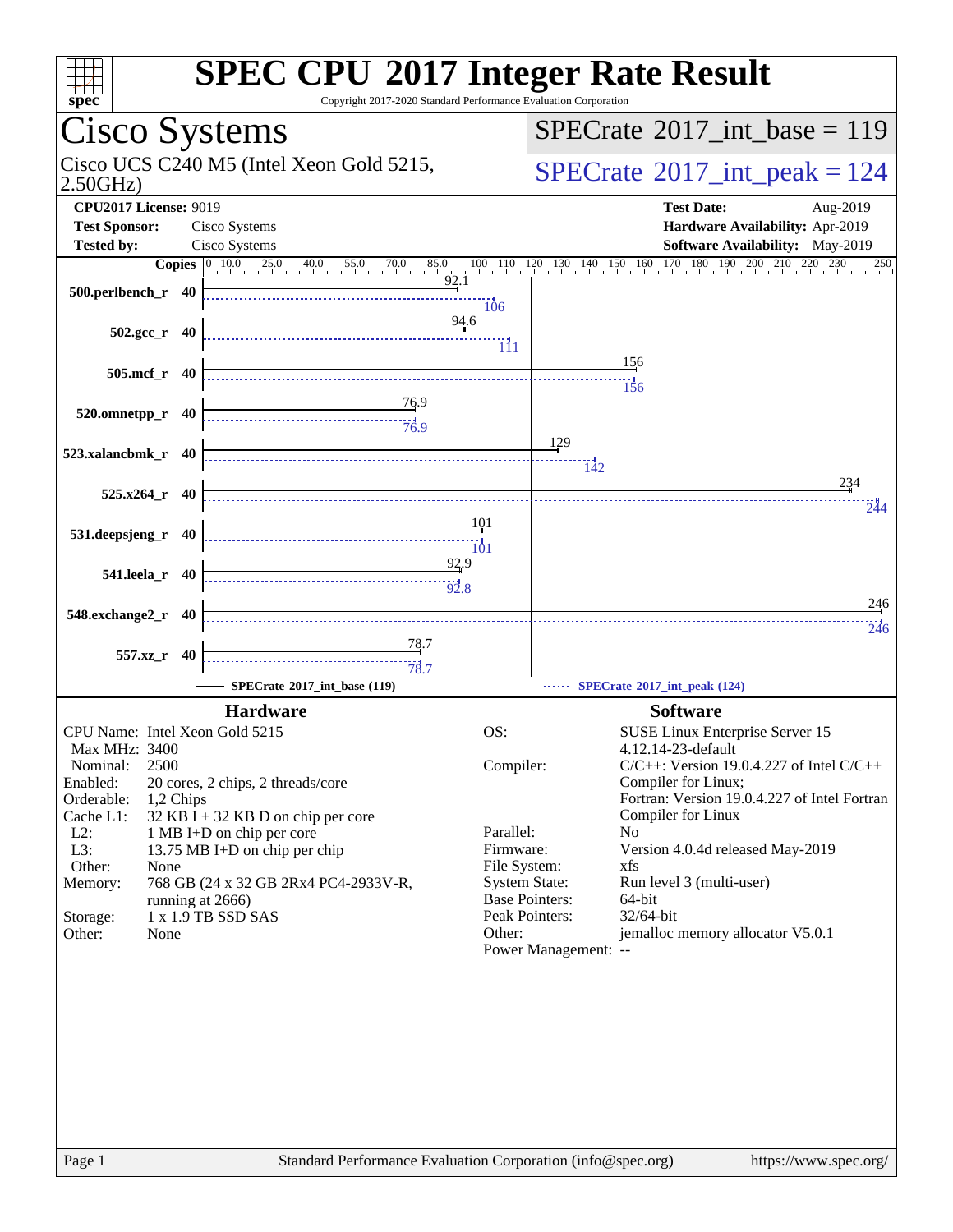

Copyright 2017-2020 Standard Performance Evaluation Corporation

# Cisco Systems

Cisco UCS C240 M5 (Intel Xeon Gold 5215,  $\text{SPECrate}$  $\text{SPECrate}$  $\text{SPECrate}$ <sup>®</sup>[2017\\_int\\_peak = 1](http://www.spec.org/auto/cpu2017/Docs/result-fields.html#SPECrate2017intpeak)24

 $SPECTate@2017_int\_base = 119$ 

2.50GHz)

**[CPU2017 License:](http://www.spec.org/auto/cpu2017/Docs/result-fields.html#CPU2017License)** 9019 **[Test Date:](http://www.spec.org/auto/cpu2017/Docs/result-fields.html#TestDate)** Aug-2019

**[Test Sponsor:](http://www.spec.org/auto/cpu2017/Docs/result-fields.html#TestSponsor)** Cisco Systems **[Hardware Availability:](http://www.spec.org/auto/cpu2017/Docs/result-fields.html#HardwareAvailability)** Apr-2019 **[Tested by:](http://www.spec.org/auto/cpu2017/Docs/result-fields.html#Testedby)** Cisco Systems **[Software Availability:](http://www.spec.org/auto/cpu2017/Docs/result-fields.html#SoftwareAvailability)** May-2019

## **[Results Table](http://www.spec.org/auto/cpu2017/Docs/result-fields.html#ResultsTable)**

|                                   | <b>Base</b>   |                |       |                |              | <b>Peak</b>    |       |               |                |              |                |              |                |              |
|-----------------------------------|---------------|----------------|-------|----------------|--------------|----------------|-------|---------------|----------------|--------------|----------------|--------------|----------------|--------------|
| <b>Benchmark</b>                  | <b>Copies</b> | <b>Seconds</b> | Ratio | <b>Seconds</b> | <b>Ratio</b> | <b>Seconds</b> | Ratio | <b>Copies</b> | <b>Seconds</b> | <b>Ratio</b> | <b>Seconds</b> | <b>Ratio</b> | <b>Seconds</b> | <b>Ratio</b> |
| $500.$ perlbench_r                | 40            | 690            | 92.2  | 692            | 92.0         | 692            | 92.1  | 40            | 603            | 106          | 603            | 106          | 606            | 105          |
| $502.\text{sec}$                  | 40            | 599            | 94.6  | 596            | 95.1         | 599            | 94.5  | 40            | 510            | 111          | 511            | 111          | 511            | <u>111</u>   |
| $505$ .mcf r                      | 40            | 412            | 157   | 415            | 156          | 415            | 156   | 40            | 414            | <b>156</b>   | 415            | 156          | 413            | 56           |
| 520.omnetpp_r                     | 40            | 683            | 76.9  | 683            | 76.9         | 682            | 76.9  | 40            | 682            | 77.0         | 684            | 76.7         | 682            | 76.9         |
| 523.xalancbmk r                   | 40            | 329            | 128   | 328            | 129          | 327            | 129   | 40            | 298            | 142          | 297            | 142          | 298            | 142          |
| 525.x264 r                        | 40            | 299            | 234   | 298            | 235          | 301            | 232   | 40            | 287            | 244          | 287            | 244          | 286            | 245          |
| 531.deepsjeng_r                   | 40            | 453            | 101   | 453            | 101          | 454            | 101   | 40            | 452            | 101          | 454            | 101          | 453            | <b>101</b>   |
| 541.leela r                       | 40            | 713            | 92.9  | 709            | 93.4         | 713            | 92.9  | 40            | 714            | 92.8         | 713            | 92.9         | 715            | 92.6         |
| 548.exchange2_r                   | 40            | 426            | 246   | 426            | 246          | 426            | 246   | 40            | 426            | 246          | 427            | 246          | 426            | 246          |
| $557.xz$ r                        | 40            | 549            | 78.7  | 549            | 78.7         | 549            | 78.7  | 40            | 548            | 78.8         | 550            | 78.6         | 549            | 78.7         |
| $SPECrate^{\circ}2017$ int base = |               |                | 119   |                |              |                |       |               |                |              |                |              |                |              |

**[SPECrate](http://www.spec.org/auto/cpu2017/Docs/result-fields.html#SPECrate2017intpeak)[2017\\_int\\_peak =](http://www.spec.org/auto/cpu2017/Docs/result-fields.html#SPECrate2017intpeak) 124**

Results appear in the [order in which they were run.](http://www.spec.org/auto/cpu2017/Docs/result-fields.html#RunOrder) Bold underlined text [indicates a median measurement.](http://www.spec.org/auto/cpu2017/Docs/result-fields.html#Median)

#### **[Submit Notes](http://www.spec.org/auto/cpu2017/Docs/result-fields.html#SubmitNotes)**

 The numactl mechanism was used to bind copies to processors. The config file option 'submit' was used to generate numactl commands to bind each copy to a specific processor. For details, please see the config file.

## **[Operating System Notes](http://www.spec.org/auto/cpu2017/Docs/result-fields.html#OperatingSystemNotes)**

Stack size set to unlimited using "ulimit -s unlimited"

### **[General Notes](http://www.spec.org/auto/cpu2017/Docs/result-fields.html#GeneralNotes)**

Environment variables set by runcpu before the start of the run: LD\_LIBRARY\_PATH = "/home/cpu2017/lib/intel64:/home/cpu2017/lib/ia32:/home/cpu2017/je5.0.1-32" Binaries compiled on a system with 1x Intel Core i9-7900X CPU + 32GB RAM memory using Redhat Enterprise Linux 7.5 Transparent Huge Pages enabled by default Prior to runcpu invocation Filesystem page cache synced and cleared with: sync; echo 3> /proc/sys/vm/drop\_caches runcpu command invoked through numactl i.e.: numactl --interleave=all runcpu <etc> NA: The test sponsor attests, as of date of publication, that CVE-2017-5754 (Meltdown) is mitigated in the system as tested and documented. Yes: The test sponsor attests, as of date of publication, that CVE-2017-5753 (Spectre variant 1) is mitigated in the system as tested and documented. Yes: The test sponsor attests, as of date of publication, that CVE-2017-5715 (Spectre variant 2) is mitigated in the system as tested and documented.

**(Continued on next page)**

| Page 2 | Standard Performance Evaluation Corporation (info@spec.org) | https://www.spec.org/ |
|--------|-------------------------------------------------------------|-----------------------|
|        |                                                             |                       |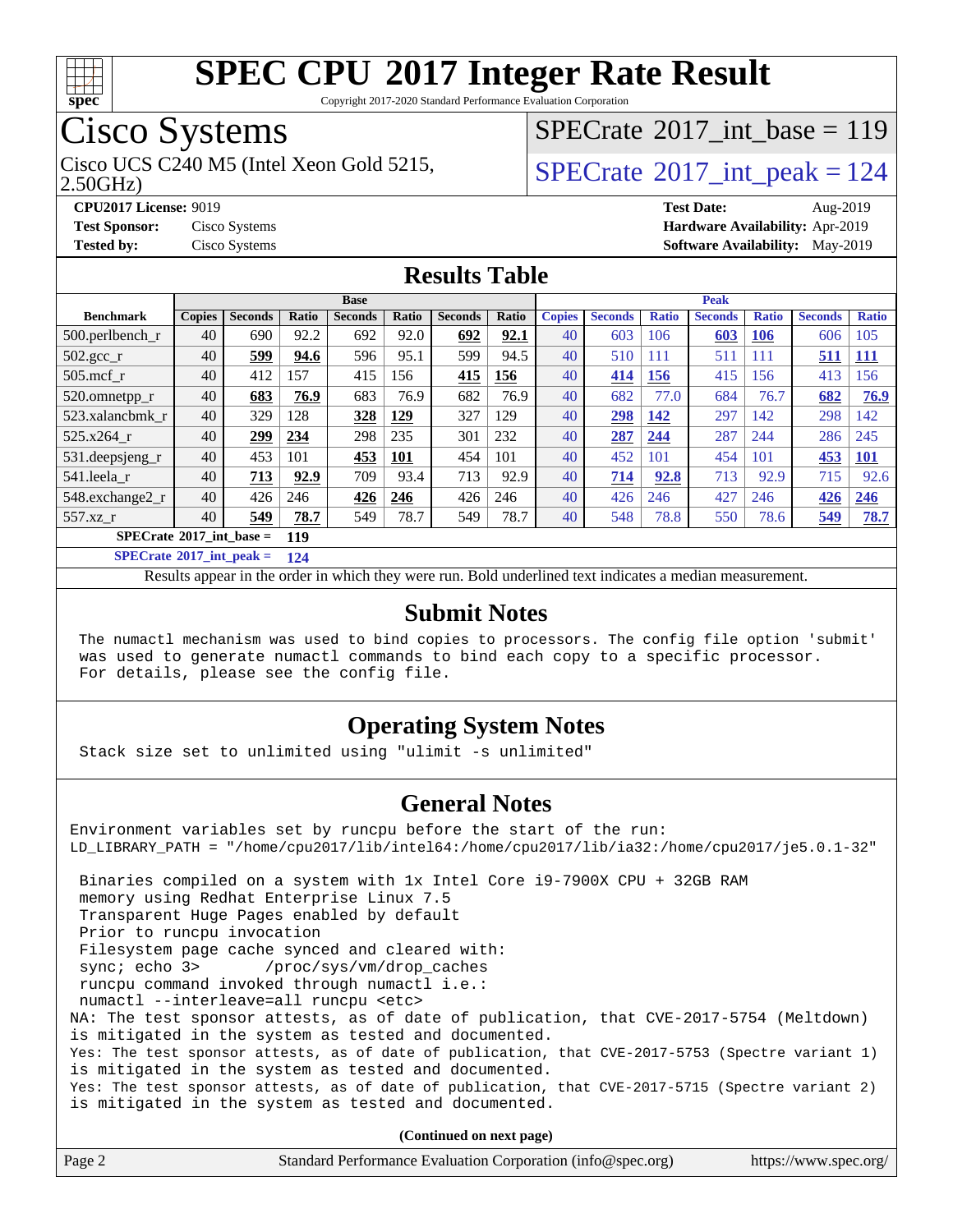

Copyright 2017-2020 Standard Performance Evaluation Corporation

## Cisco Systems

 $SPECTate$ <sup>®</sup>[2017\\_int\\_base =](http://www.spec.org/auto/cpu2017/Docs/result-fields.html#SPECrate2017intbase) 119

2.50GHz)

Cisco UCS C240 M5 (Intel Xeon Gold 5215,  $SPECrate^{\circ}2017\_int\_peak = 124$  $SPECrate^{\circ}2017\_int\_peak = 124$ 

#### **[CPU2017 License:](http://www.spec.org/auto/cpu2017/Docs/result-fields.html#CPU2017License)** 9019 **[Test Date:](http://www.spec.org/auto/cpu2017/Docs/result-fields.html#TestDate)** Aug-2019 **[Test Sponsor:](http://www.spec.org/auto/cpu2017/Docs/result-fields.html#TestSponsor)** Cisco Systems **[Hardware Availability:](http://www.spec.org/auto/cpu2017/Docs/result-fields.html#HardwareAvailability)** Apr-2019 **[Tested by:](http://www.spec.org/auto/cpu2017/Docs/result-fields.html#Testedby)** Cisco Systems **[Software Availability:](http://www.spec.org/auto/cpu2017/Docs/result-fields.html#SoftwareAvailability)** May-2019

#### **[General Notes \(Continued\)](http://www.spec.org/auto/cpu2017/Docs/result-fields.html#GeneralNotes)**

 jemalloc, a general purpose malloc implementation built with the RedHat Enterprise 7.5, and the system compiler gcc 4.8.5 sources available from jemalloc.net or <https://github.com/jemalloc/jemalloc/releases>

## **[Platform Notes](http://www.spec.org/auto/cpu2017/Docs/result-fields.html#PlatformNotes)**

Page 3 Standard Performance Evaluation Corporation [\(info@spec.org\)](mailto:info@spec.org) <https://www.spec.org/> BIOS Settings: Intel HyperThreading Technology set to Enabled SNC set to Enabled IMC Interleaving set to 1-way Interleave Patrol Scrub set to Disabled Sysinfo program /home/cpu2017/bin/sysinfo Rev: r5974 of 2018-05-19 9bcde8f2999c33d61f64985e45859ea9 running on linux-4vt5 Tue Aug 13 17:05:55 2019 SUT (System Under Test) info as seen by some common utilities. For more information on this section, see <https://www.spec.org/cpu2017/Docs/config.html#sysinfo> From /proc/cpuinfo model name : Intel(R) Xeon(R) Gold 5215 CPU @ 2.50GHz 2 "physical id"s (chips) 40 "processors" cores, siblings (Caution: counting these is hw and system dependent. The following excerpts from /proc/cpuinfo might not be reliable. Use with caution.) cpu cores : 10 siblings : 20 physical 0: cores 0 1 2 3 4 8 9 10 11 12 physical 1: cores 0 1 2 3 4 8 9 10 11 12 From lscpu: Architecture: x86\_64 CPU op-mode(s): 32-bit, 64-bit Byte Order: Little Endian  $CPU(s):$  40 On-line CPU(s) list: 0-39 Thread(s) per core: 2 Core(s) per socket: 10 Socket(s): 2 NUMA node(s): 2 Vendor ID: GenuineIntel CPU family: 6 Model: 85 Model name: Intel(R) Xeon(R) Gold 5215 CPU @ 2.50GHz Stepping: 6 CPU MHz: 2500.000 **(Continued on next page)**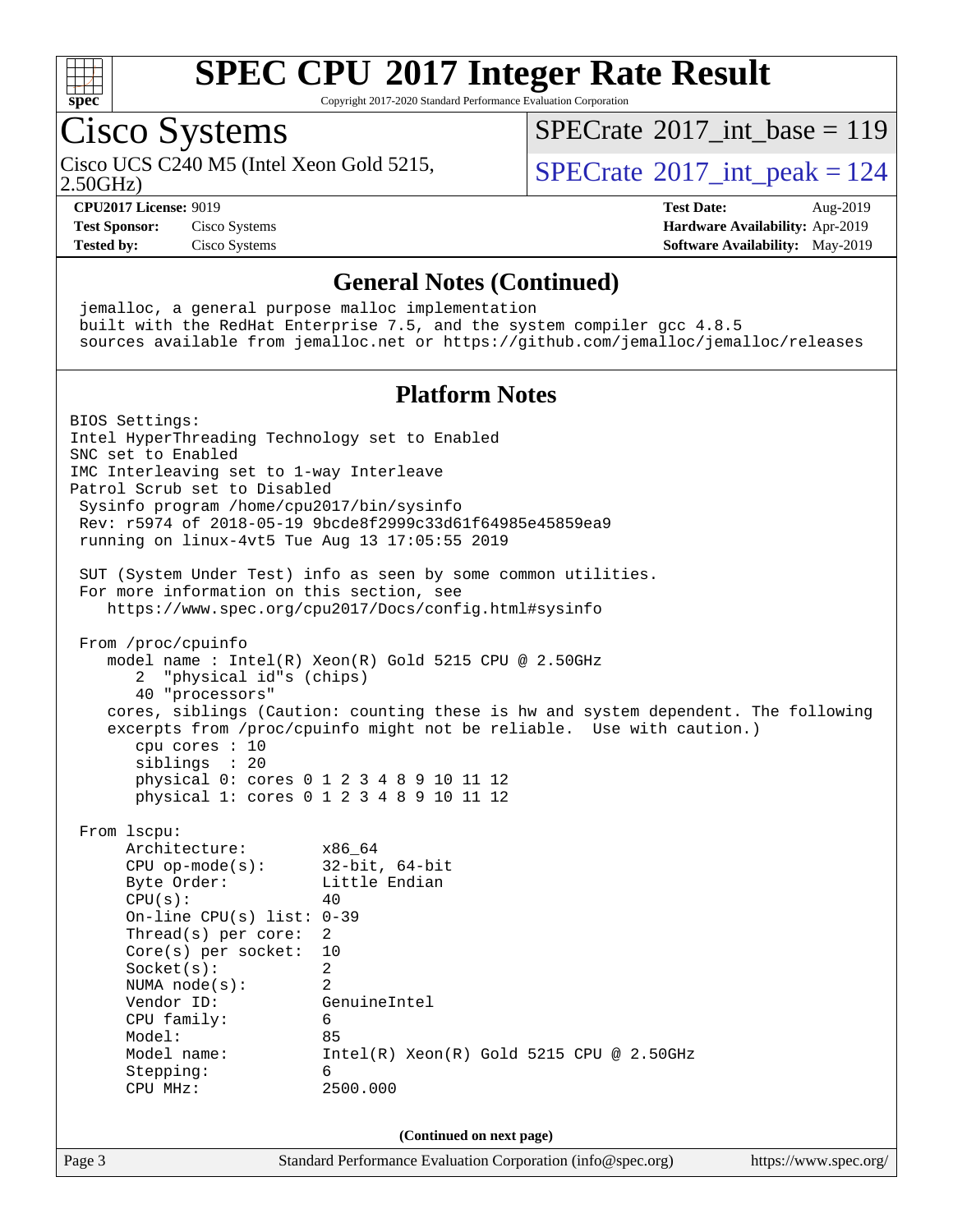

Copyright 2017-2020 Standard Performance Evaluation Corporation

Cisco Systems

 $SPECTate$ <sup>®</sup>[2017\\_int\\_base =](http://www.spec.org/auto/cpu2017/Docs/result-fields.html#SPECrate2017intbase) 119

2.50GHz)

Cisco UCS C240 M5 (Intel Xeon Gold 5215,  $\text{SPECrate}^{\otimes}2017\_int\_peak = 124$  $\text{SPECrate}^{\otimes}2017\_int\_peak = 124$  $\text{SPECrate}^{\otimes}2017\_int\_peak = 124$ 

**[CPU2017 License:](http://www.spec.org/auto/cpu2017/Docs/result-fields.html#CPU2017License)** 9019 **[Test Date:](http://www.spec.org/auto/cpu2017/Docs/result-fields.html#TestDate)** Aug-2019

**[Test Sponsor:](http://www.spec.org/auto/cpu2017/Docs/result-fields.html#TestSponsor)** Cisco Systems **[Hardware Availability:](http://www.spec.org/auto/cpu2017/Docs/result-fields.html#HardwareAvailability)** Apr-2019 **[Tested by:](http://www.spec.org/auto/cpu2017/Docs/result-fields.html#Testedby)** Cisco Systems **[Software Availability:](http://www.spec.org/auto/cpu2017/Docs/result-fields.html#SoftwareAvailability)** May-2019

**[Platform Notes \(Continued\)](http://www.spec.org/auto/cpu2017/Docs/result-fields.html#PlatformNotes)**

CPU max MHz: 3400.0000<br>CPU min MHz: 1000.0000 CPU min MHz: 1000.0000 BogoMIPS: 5000.00 Virtualization: VT-x L1d cache: 32K L1i cache: 32K L2 cache: 1024K L3 cache: 14080K NUMA node0 CPU(s): 0-9,20-29 NUMA node1 CPU(s): 10-19,30-39 Flags: fpu vme de pse tsc msr pae mce cx8 apic sep mtrr pge mca cmov pat pse36 clflush dts acpi mmx fxsr sse sse2 ss ht tm pbe syscall nx pdpe1gb rdtscp lm constant\_tsc art arch\_perfmon pebs bts rep\_good nopl xtopology nonstop\_tsc cpuid aperfmperf tsc\_known\_freq pni pclmulqdq dtes64 monitor ds\_cpl vmx smx est tm2 ssse3 sdbg fma cx16 xtpr pdcm pcid dca sse4\_1 sse4\_2 x2apic movbe popcnt tsc\_deadline\_timer aes xsave avx f16c rdrand lahf\_lm abm 3dnowprefetch cpuid\_fault epb cat\_l3 cdp\_l3 invpcid\_single intel\_ppin mba tpr\_shadow vnmi flexpriority ept vpid fsgsbase tsc\_adjust bmi1 hle avx2 smep bmi2 erms invpcid rtm cqm mpx rdt\_a avx512f avx512dq rdseed adx smap clflushopt clwb intel\_pt avx512cd avx512bw avx512vl xsaveopt xsavec xgetbv1 xsaves cqm\_llc cqm\_occup\_llc cqm\_mbm\_total cqm\_mbm\_local ibpb ibrs stibp dtherm ida arat pln pts pku ospke avx512\_vnni arch\_capabilities ssbd /proc/cpuinfo cache data cache size : 14080 KB From numactl --hardware WARNING: a numactl 'node' might or might not correspond to a physical chip. available: 2 nodes (0-1) node 0 cpus: 0 1 2 3 4 5 6 7 8 9 20 21 22 23 24 25 26 27 28 29 node 0 size: 386549 MB node 0 free: 386023 MB node 1 cpus: 10 11 12 13 14 15 16 17 18 19 30 31 32 33 34 35 36 37 38 39 node 1 size: 387056 MB node 1 free: 386517 MB node distances: node 0 1 0: 10 21 1: 21 10 From /proc/meminfo MemTotal: 792171804 kB HugePages\_Total: 0 Hugepagesize: 2048 kB From /etc/\*release\* /etc/\*version\* os-release: NAME="SLES" **(Continued on next page)**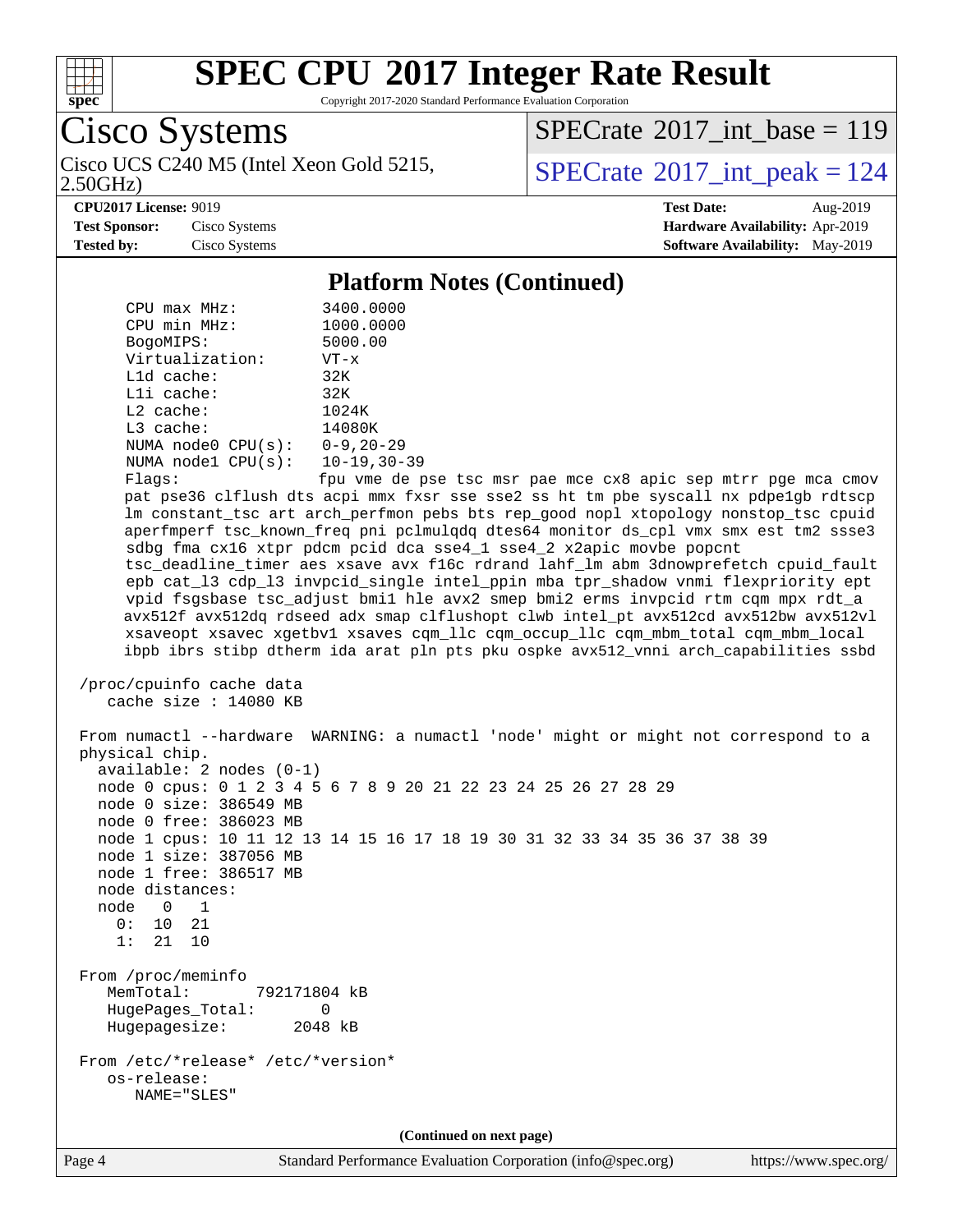

Copyright 2017-2020 Standard Performance Evaluation Corporation

# Cisco Systems

2.50GHz) Cisco UCS C240 M5 (Intel Xeon Gold 5215,  $SPECTa te \textsuperscript{\textdegree}2017\_int\_peak = 124$ 

 $SPECrate$ <sup>®</sup>[2017\\_int\\_base =](http://www.spec.org/auto/cpu2017/Docs/result-fields.html#SPECrate2017intbase) 119

**[CPU2017 License:](http://www.spec.org/auto/cpu2017/Docs/result-fields.html#CPU2017License)** 9019 **[Test Date:](http://www.spec.org/auto/cpu2017/Docs/result-fields.html#TestDate)** Aug-2019 **[Test Sponsor:](http://www.spec.org/auto/cpu2017/Docs/result-fields.html#TestSponsor)** Cisco Systems **[Hardware Availability:](http://www.spec.org/auto/cpu2017/Docs/result-fields.html#HardwareAvailability)** Apr-2019 **[Tested by:](http://www.spec.org/auto/cpu2017/Docs/result-fields.html#Testedby)** Cisco Systems **[Software Availability:](http://www.spec.org/auto/cpu2017/Docs/result-fields.html#SoftwareAvailability)** May-2019

#### **[Platform Notes \(Continued\)](http://www.spec.org/auto/cpu2017/Docs/result-fields.html#PlatformNotes)**

 VERSION="15" VERSION\_ID="15" PRETTY\_NAME="SUSE Linux Enterprise Server 15" ID="sles" ID\_LIKE="suse" ANSI\_COLOR="0;32" CPE\_NAME="cpe:/o:suse:sles:15"

uname -a:

 Linux linux-4vt5 4.12.14-23-default #1 SMP Tue May 29 21:04:44 UTC 2018 (cd0437b) x86\_64 x86\_64 x86\_64 GNU/Linux

Kernel self-reported vulnerability status:

 CVE-2017-5754 (Meltdown): Not affected CVE-2017-5753 (Spectre variant 1): Mitigation: \_\_user pointer sanitization CVE-2017-5715 (Spectre variant 2): Mitigation: Indirect Branch Restricted Speculation, IBPB, IBRS\_FW

run-level 3 Aug 13 16:57

 SPEC is set to: /home/cpu2017 Filesystem Type Size Used Avail Use% Mounted on /dev/sda1 xfs 224G 20G 204G 9% /

 Additional information from dmidecode follows. WARNING: Use caution when you interpret this section. The 'dmidecode' program reads system data which is "intended to allow hardware to be accurately determined", but the intent may not be met, as there are frequent changes to hardware, firmware, and the "DMTF SMBIOS" standard. BIOS Cisco Systems, Inc. C240M5.4.0.4d.0.0506190827 05/06/2019 Memory:

24x 0xCE00 M393A4K40CB2-CVF 32 GB 2 rank 2933, configured at 2666

(End of data from sysinfo program)

#### **[Compiler Version Notes](http://www.spec.org/auto/cpu2017/Docs/result-fields.html#CompilerVersionNotes)**

Page 5 Standard Performance Evaluation Corporation [\(info@spec.org\)](mailto:info@spec.org) <https://www.spec.org/> ==============================================================================  $C \qquad | \quad 502.\text{gcc\_r}(\text{peak})$ ------------------------------------------------------------------------------ Intel(R) C Intel(R) 64 Compiler for applications running on IA-32, Version 19.0.4.227 Build 20190416 Copyright (C) 1985-2019 Intel Corporation. All rights reserved. ------------------------------------------------------------------------------ ============================================================================== **(Continued on next page)**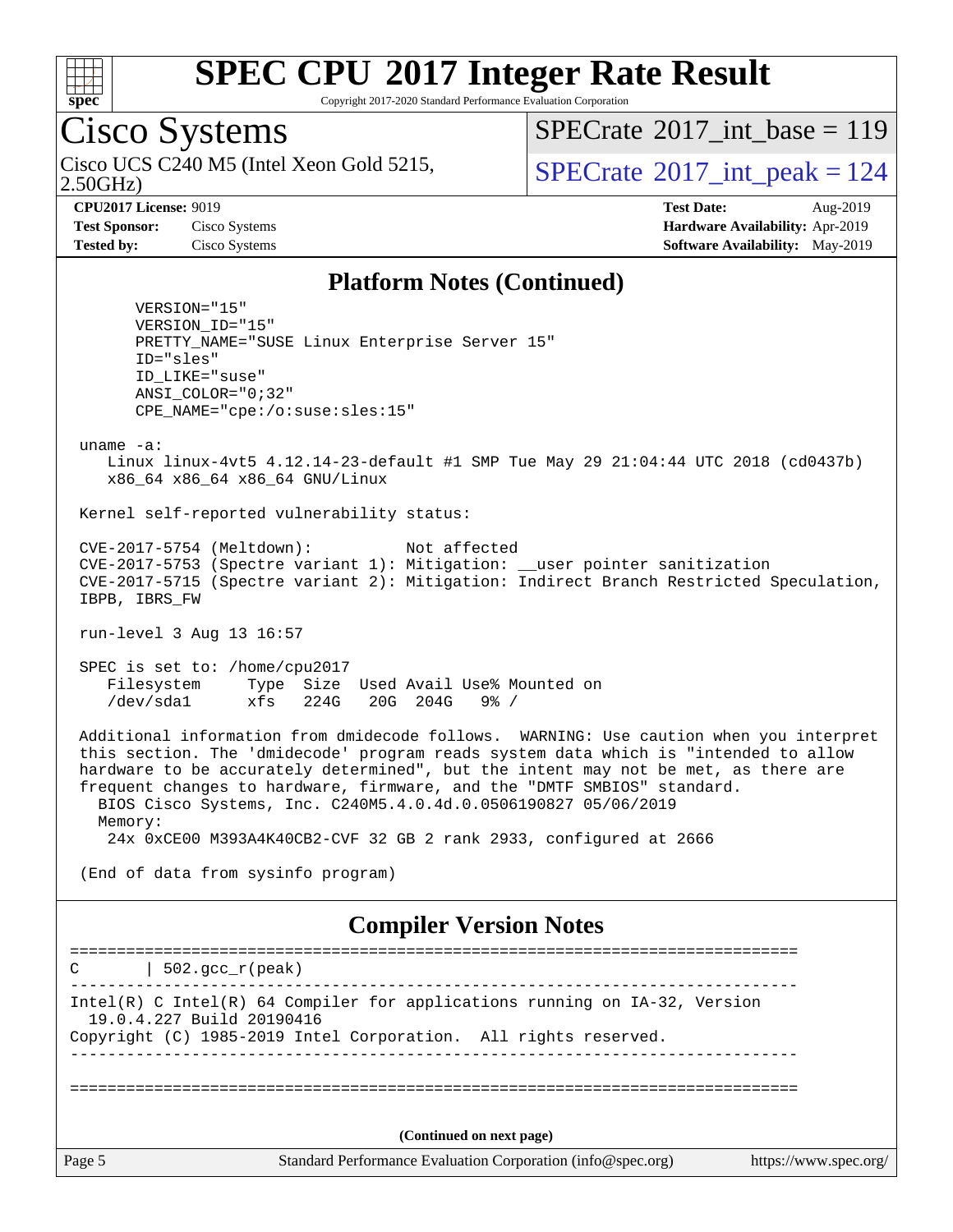

Copyright 2017-2020 Standard Performance Evaluation Corporation

Cisco Systems

2.50GHz)

 $SPECrate$ <sup>®</sup>[2017\\_int\\_base =](http://www.spec.org/auto/cpu2017/Docs/result-fields.html#SPECrate2017intbase) 119

Cisco UCS C240 M5 (Intel Xeon Gold 5215,  $SPECrate^{\circ}2017\_int\_peak = 124$  $SPECrate^{\circ}2017\_int\_peak = 124$ 

**[CPU2017 License:](http://www.spec.org/auto/cpu2017/Docs/result-fields.html#CPU2017License)** 9019 **[Test Date:](http://www.spec.org/auto/cpu2017/Docs/result-fields.html#TestDate)** Aug-2019 **[Test Sponsor:](http://www.spec.org/auto/cpu2017/Docs/result-fields.html#TestSponsor)** Cisco Systems **[Hardware Availability:](http://www.spec.org/auto/cpu2017/Docs/result-fields.html#HardwareAvailability)** Apr-2019 **[Tested by:](http://www.spec.org/auto/cpu2017/Docs/result-fields.html#Testedby)** Cisco Systems **[Software Availability:](http://www.spec.org/auto/cpu2017/Docs/result-fields.html#SoftwareAvailability)** May-2019

## **[Compiler Version Notes \(Continued\)](http://www.spec.org/auto/cpu2017/Docs/result-fields.html#CompilerVersionNotes)**

| Page 6       | Standard Performance Evaluation Corporation (info@spec.org)                                                                                                                          | https://www.spec.org/ |
|--------------|--------------------------------------------------------------------------------------------------------------------------------------------------------------------------------------|-----------------------|
|              | (Continued on next page)                                                                                                                                                             |                       |
|              | Intel(R) C++ Intel(R) 64 Compiler for applications running on IA-32, Version<br>19.0.4.227 Build 20190416                                                                            |                       |
| $C++$        | 523.xalancbmk_r(peak)                                                                                                                                                                |                       |
|              | Intel(R) $C++$ Intel(R) 64 Compiler for applications running on Intel(R) 64,<br>Version 19.0.4.227 Build 20190416<br>Copyright (C) 1985-2019 Intel Corporation. All rights reserved. |                       |
| $C++$        | 520.omnetpp_r(base, peak) 523.xalancbmk_r(base)<br>531.deepsjeng_r(base, peak) 541.leela_r(base, peak)                                                                               |                       |
|              | 19.0.4.227 Build 20190416<br>Copyright (C) 1985-2019 Intel Corporation. All rights reserved.                                                                                         |                       |
|              | $C++$   523.xalancbmk_r(peak)<br>Intel(R) C++ Intel(R) 64 Compiler for applications running on IA-32, Version                                                                        |                       |
|              | Intel(R) C Intel(R) 64 Compiler for applications running on Intel(R) 64,<br>Version 19.0.4.227 Build 20190416<br>Copyright (C) 1985-2019 Intel Corporation. All rights reserved.     |                       |
| C            | 500.perlbench_r(base, peak) 502.gcc_r(base) 505.mcf_r(base, peak)<br>$525.x264_r(base, peak) 557.xz_r(base, peak)$                                                                   |                       |
|              | $Intel(R)$ C Intel(R) 64 Compiler for applications running on $IA-32$ , Version<br>19.0.4.227 Build 20190416<br>Copyright (C) 1985-2019 Intel Corporation. All rights reserved.      |                       |
| C            | $\vert$ 502.gcc_r(peak)                                                                                                                                                              |                       |
|              | Version 19.0.4.227 Build 20190416<br>Copyright (C) 1985-2019 Intel Corporation. All rights reserved.<br>. _ _ _ _ _ _ _ _ _ _ _ _ _ _ _ _ _                                          |                       |
|              | Intel(R) C Intel(R) 64 Compiler for applications running on Intel(R) 64,                                                                                                             |                       |
| $\mathsf{C}$ | 500.perlbench_r(base, peak) 502.gcc_r(base) 505.mcf_r(base, peak)<br>$525.x264_r(base, peak)$ $557.xz_r(base, peak)$                                                                 |                       |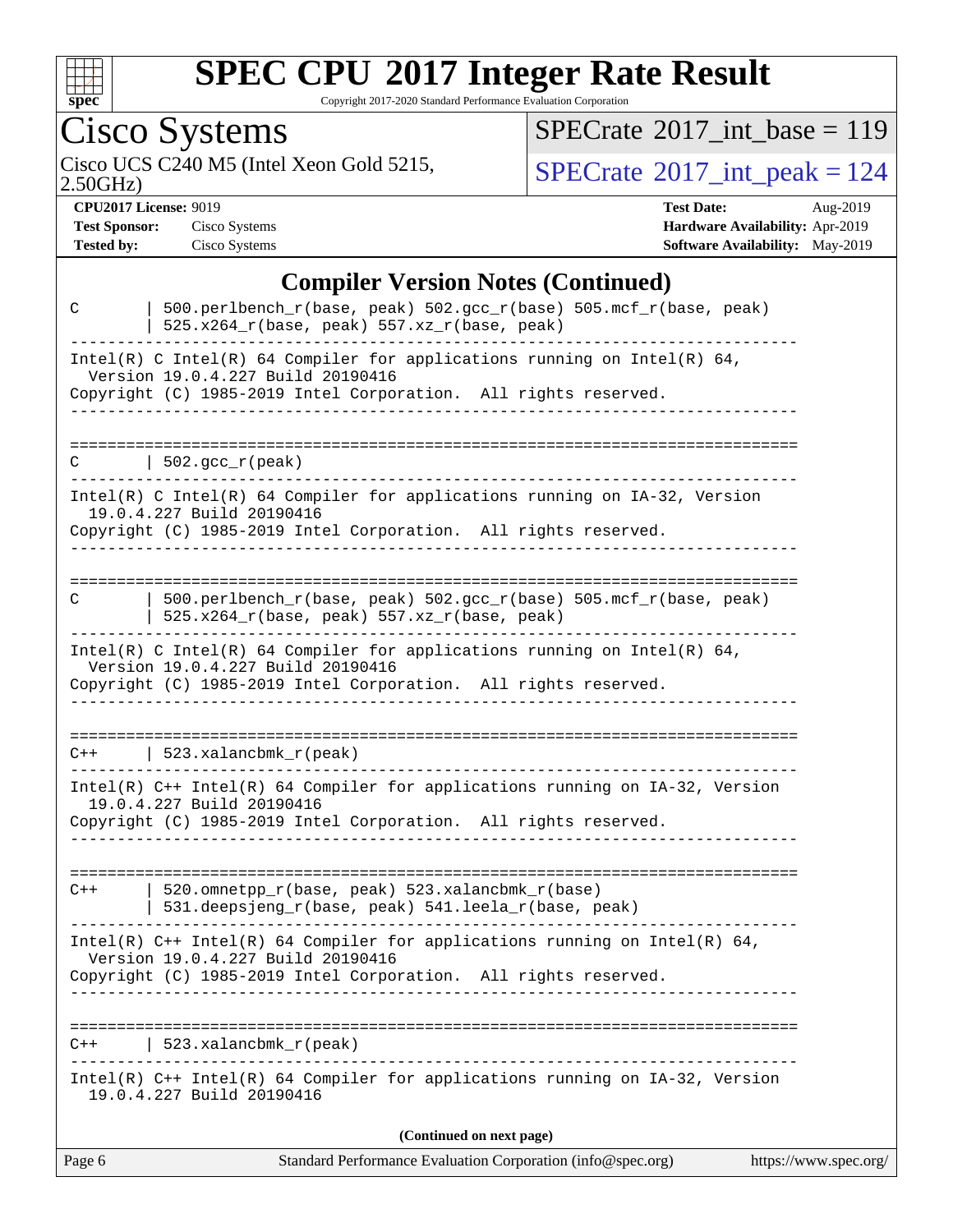

Copyright 2017-2020 Standard Performance Evaluation Corporation

# Cisco Systems

 $SPECTate@2017_int\_base = 119$ 

Cisco UCS C240 M5 (Intel Xeon Gold 5215,  $\text{SPECrate}$  $\text{SPECrate}$  $\text{SPECrate}$ <sup>®</sup>[2017\\_int\\_peak = 1](http://www.spec.org/auto/cpu2017/Docs/result-fields.html#SPECrate2017intpeak)24

2.50GHz)

**[Test Sponsor:](http://www.spec.org/auto/cpu2017/Docs/result-fields.html#TestSponsor)** Cisco Systems **[Hardware Availability:](http://www.spec.org/auto/cpu2017/Docs/result-fields.html#HardwareAvailability)** Apr-2019

**[CPU2017 License:](http://www.spec.org/auto/cpu2017/Docs/result-fields.html#CPU2017License)** 9019 **[Test Date:](http://www.spec.org/auto/cpu2017/Docs/result-fields.html#TestDate)** Aug-2019 **[Tested by:](http://www.spec.org/auto/cpu2017/Docs/result-fields.html#Testedby)** Cisco Systems **[Software Availability:](http://www.spec.org/auto/cpu2017/Docs/result-fields.html#SoftwareAvailability)** May-2019

### **[Compiler Version Notes \(Continued\)](http://www.spec.org/auto/cpu2017/Docs/result-fields.html#CompilerVersionNotes)**

| Copyright (C) 1985-2019 Intel Corporation. All rights reserved. |  |
|-----------------------------------------------------------------|--|
|-----------------------------------------------------------------|--|

| $C++$                                                                                                                                                                                  | 520.omnetpp $r(base, peak)$ 523.xalancbmk $r(base)$<br>531.deepsjeng_r(base, peak) 541.leela_r(base, peak) |  |  |  |
|----------------------------------------------------------------------------------------------------------------------------------------------------------------------------------------|------------------------------------------------------------------------------------------------------------|--|--|--|
| Intel(R) $C++$ Intel(R) 64 Compiler for applications running on Intel(R) 64,<br>Version 19.0.4.227 Build 20190416<br>Copyright (C) 1985-2019 Intel Corporation. All rights reserved.   |                                                                                                            |  |  |  |
| Fortran   548. exchange $2_r$ (base, peak)                                                                                                                                             |                                                                                                            |  |  |  |
| Intel(R) Fortran Intel(R) 64 Compiler for applications running on Intel(R)<br>64, Version 19.0.4.227 Build 20190416<br>Copyright (C) 1985-2019 Intel Corporation. All rights reserved. |                                                                                                            |  |  |  |

## **[Base Compiler Invocation](http://www.spec.org/auto/cpu2017/Docs/result-fields.html#BaseCompilerInvocation)**

[C benchmarks](http://www.spec.org/auto/cpu2017/Docs/result-fields.html#Cbenchmarks): [icc -m64 -std=c11](http://www.spec.org/cpu2017/results/res2019q3/cpu2017-20190819-16773.flags.html#user_CCbase_intel_icc_64bit_c11_33ee0cdaae7deeeab2a9725423ba97205ce30f63b9926c2519791662299b76a0318f32ddfffdc46587804de3178b4f9328c46fa7c2b0cd779d7a61945c91cd35)

[C++ benchmarks:](http://www.spec.org/auto/cpu2017/Docs/result-fields.html#CXXbenchmarks) [icpc -m64](http://www.spec.org/cpu2017/results/res2019q3/cpu2017-20190819-16773.flags.html#user_CXXbase_intel_icpc_64bit_4ecb2543ae3f1412ef961e0650ca070fec7b7afdcd6ed48761b84423119d1bf6bdf5cad15b44d48e7256388bc77273b966e5eb805aefd121eb22e9299b2ec9d9)

[Fortran benchmarks](http://www.spec.org/auto/cpu2017/Docs/result-fields.html#Fortranbenchmarks): [ifort -m64](http://www.spec.org/cpu2017/results/res2019q3/cpu2017-20190819-16773.flags.html#user_FCbase_intel_ifort_64bit_24f2bb282fbaeffd6157abe4f878425411749daecae9a33200eee2bee2fe76f3b89351d69a8130dd5949958ce389cf37ff59a95e7a40d588e8d3a57e0c3fd751)

## **[Base Portability Flags](http://www.spec.org/auto/cpu2017/Docs/result-fields.html#BasePortabilityFlags)**

 500.perlbench\_r: [-DSPEC\\_LP64](http://www.spec.org/cpu2017/results/res2019q3/cpu2017-20190819-16773.flags.html#b500.perlbench_r_basePORTABILITY_DSPEC_LP64) [-DSPEC\\_LINUX\\_X64](http://www.spec.org/cpu2017/results/res2019q3/cpu2017-20190819-16773.flags.html#b500.perlbench_r_baseCPORTABILITY_DSPEC_LINUX_X64) 502.gcc\_r: [-DSPEC\\_LP64](http://www.spec.org/cpu2017/results/res2019q3/cpu2017-20190819-16773.flags.html#suite_basePORTABILITY502_gcc_r_DSPEC_LP64) 505.mcf\_r: [-DSPEC\\_LP64](http://www.spec.org/cpu2017/results/res2019q3/cpu2017-20190819-16773.flags.html#suite_basePORTABILITY505_mcf_r_DSPEC_LP64) 520.omnetpp\_r: [-DSPEC\\_LP64](http://www.spec.org/cpu2017/results/res2019q3/cpu2017-20190819-16773.flags.html#suite_basePORTABILITY520_omnetpp_r_DSPEC_LP64) 523.xalancbmk\_r: [-DSPEC\\_LP64](http://www.spec.org/cpu2017/results/res2019q3/cpu2017-20190819-16773.flags.html#suite_basePORTABILITY523_xalancbmk_r_DSPEC_LP64) [-DSPEC\\_LINUX](http://www.spec.org/cpu2017/results/res2019q3/cpu2017-20190819-16773.flags.html#b523.xalancbmk_r_baseCXXPORTABILITY_DSPEC_LINUX) 525.x264\_r: [-DSPEC\\_LP64](http://www.spec.org/cpu2017/results/res2019q3/cpu2017-20190819-16773.flags.html#suite_basePORTABILITY525_x264_r_DSPEC_LP64) 531.deepsjeng\_r: [-DSPEC\\_LP64](http://www.spec.org/cpu2017/results/res2019q3/cpu2017-20190819-16773.flags.html#suite_basePORTABILITY531_deepsjeng_r_DSPEC_LP64) 541.leela\_r: [-DSPEC\\_LP64](http://www.spec.org/cpu2017/results/res2019q3/cpu2017-20190819-16773.flags.html#suite_basePORTABILITY541_leela_r_DSPEC_LP64) 548.exchange2\_r: [-DSPEC\\_LP64](http://www.spec.org/cpu2017/results/res2019q3/cpu2017-20190819-16773.flags.html#suite_basePORTABILITY548_exchange2_r_DSPEC_LP64) 557.xz\_r: [-DSPEC\\_LP64](http://www.spec.org/cpu2017/results/res2019q3/cpu2017-20190819-16773.flags.html#suite_basePORTABILITY557_xz_r_DSPEC_LP64)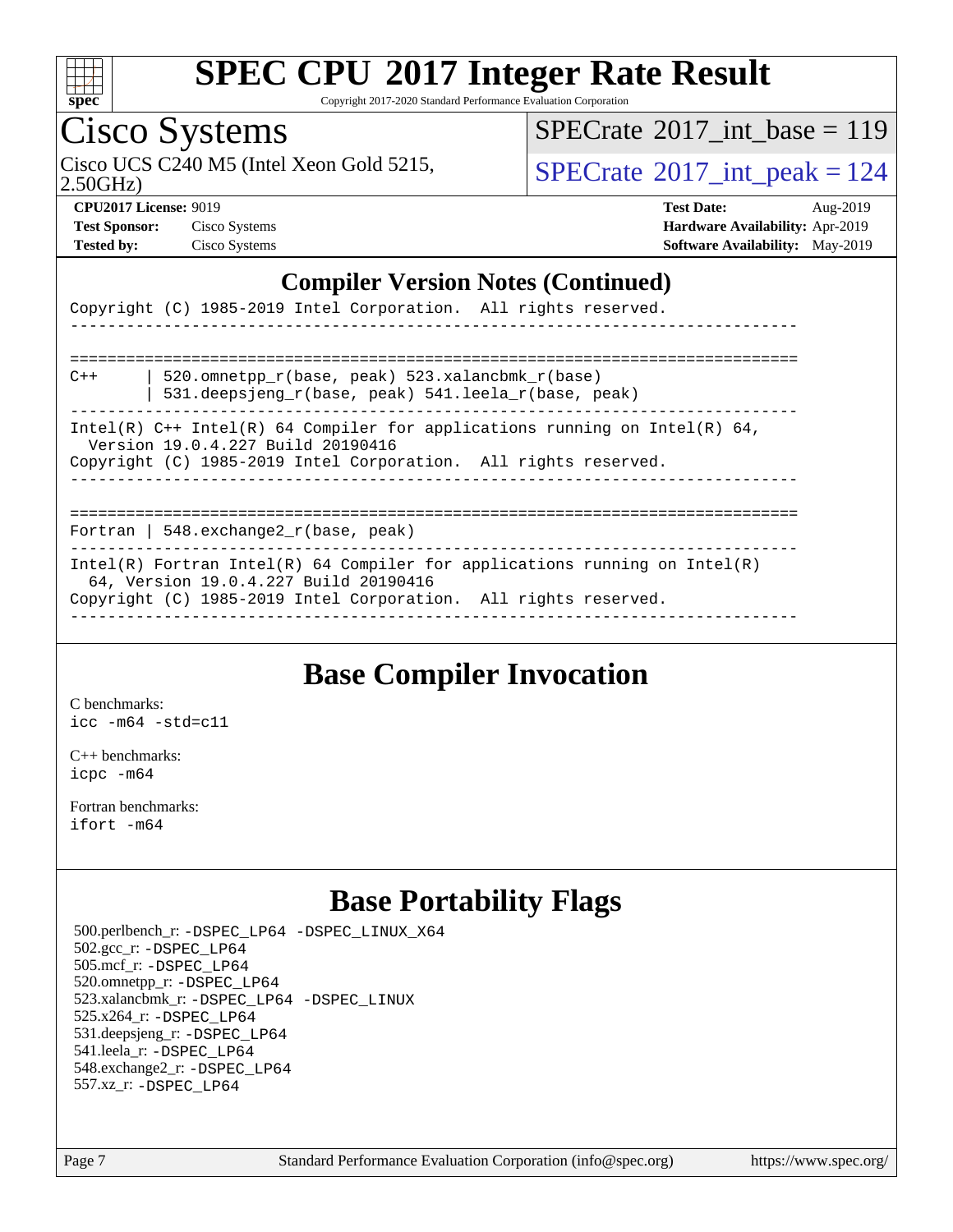

Copyright 2017-2020 Standard Performance Evaluation Corporation

## Cisco Systems

2.50GHz)

 $SPECTate@2017_int\_base = 119$ 

Cisco UCS C240 M5 (Intel Xeon Gold 5215,  $\vert$ [SPECrate](http://www.spec.org/auto/cpu2017/Docs/result-fields.html#SPECrate2017intpeak)<sup>®</sup>[2017\\_int\\_peak = 1](http://www.spec.org/auto/cpu2017/Docs/result-fields.html#SPECrate2017intpeak)24

**[Test Sponsor:](http://www.spec.org/auto/cpu2017/Docs/result-fields.html#TestSponsor)** Cisco Systems **[Hardware Availability:](http://www.spec.org/auto/cpu2017/Docs/result-fields.html#HardwareAvailability)** Apr-2019

**[CPU2017 License:](http://www.spec.org/auto/cpu2017/Docs/result-fields.html#CPU2017License)** 9019 **[Test Date:](http://www.spec.org/auto/cpu2017/Docs/result-fields.html#TestDate)** Aug-2019 **[Tested by:](http://www.spec.org/auto/cpu2017/Docs/result-fields.html#Testedby)** Cisco Systems **[Software Availability:](http://www.spec.org/auto/cpu2017/Docs/result-fields.html#SoftwareAvailability)** May-2019

## **[Base Optimization Flags](http://www.spec.org/auto/cpu2017/Docs/result-fields.html#BaseOptimizationFlags)**

#### [C benchmarks:](http://www.spec.org/auto/cpu2017/Docs/result-fields.html#Cbenchmarks)

[-Wl,-z,muldefs](http://www.spec.org/cpu2017/results/res2019q3/cpu2017-20190819-16773.flags.html#user_CCbase_link_force_multiple1_b4cbdb97b34bdee9ceefcfe54f4c8ea74255f0b02a4b23e853cdb0e18eb4525ac79b5a88067c842dd0ee6996c24547a27a4b99331201badda8798ef8a743f577) [-xCORE-AVX512](http://www.spec.org/cpu2017/results/res2019q3/cpu2017-20190819-16773.flags.html#user_CCbase_f-xCORE-AVX512) [-ipo](http://www.spec.org/cpu2017/results/res2019q3/cpu2017-20190819-16773.flags.html#user_CCbase_f-ipo) [-O3](http://www.spec.org/cpu2017/results/res2019q3/cpu2017-20190819-16773.flags.html#user_CCbase_f-O3) [-no-prec-div](http://www.spec.org/cpu2017/results/res2019q3/cpu2017-20190819-16773.flags.html#user_CCbase_f-no-prec-div) [-qopt-mem-layout-trans=4](http://www.spec.org/cpu2017/results/res2019q3/cpu2017-20190819-16773.flags.html#user_CCbase_f-qopt-mem-layout-trans_fa39e755916c150a61361b7846f310bcdf6f04e385ef281cadf3647acec3f0ae266d1a1d22d972a7087a248fd4e6ca390a3634700869573d231a252c784941a8) [-L/usr/local/IntelCompiler19/compilers\\_and\\_libraries\\_2019.4.227/linux/compiler/lib/intel64](http://www.spec.org/cpu2017/results/res2019q3/cpu2017-20190819-16773.flags.html#user_CCbase_qkmalloc_link_0ffe0cb02c68ef1b443a077c7888c10c67ca0d1dd7138472156f06a085bbad385f78d49618ad55dca9db3b1608e84afc2f69b4003b1d1ca498a9fc1462ccefda) [-lqkmalloc](http://www.spec.org/cpu2017/results/res2019q3/cpu2017-20190819-16773.flags.html#user_CCbase_qkmalloc_link_lib_79a818439969f771c6bc311cfd333c00fc099dad35c030f5aab9dda831713d2015205805422f83de8875488a2991c0a156aaa600e1f9138f8fc37004abc96dc5)

#### [C++ benchmarks](http://www.spec.org/auto/cpu2017/Docs/result-fields.html#CXXbenchmarks):

[-Wl,-z,muldefs](http://www.spec.org/cpu2017/results/res2019q3/cpu2017-20190819-16773.flags.html#user_CXXbase_link_force_multiple1_b4cbdb97b34bdee9ceefcfe54f4c8ea74255f0b02a4b23e853cdb0e18eb4525ac79b5a88067c842dd0ee6996c24547a27a4b99331201badda8798ef8a743f577) [-xCORE-AVX512](http://www.spec.org/cpu2017/results/res2019q3/cpu2017-20190819-16773.flags.html#user_CXXbase_f-xCORE-AVX512) [-ipo](http://www.spec.org/cpu2017/results/res2019q3/cpu2017-20190819-16773.flags.html#user_CXXbase_f-ipo) [-O3](http://www.spec.org/cpu2017/results/res2019q3/cpu2017-20190819-16773.flags.html#user_CXXbase_f-O3) [-no-prec-div](http://www.spec.org/cpu2017/results/res2019q3/cpu2017-20190819-16773.flags.html#user_CXXbase_f-no-prec-div) [-qopt-mem-layout-trans=4](http://www.spec.org/cpu2017/results/res2019q3/cpu2017-20190819-16773.flags.html#user_CXXbase_f-qopt-mem-layout-trans_fa39e755916c150a61361b7846f310bcdf6f04e385ef281cadf3647acec3f0ae266d1a1d22d972a7087a248fd4e6ca390a3634700869573d231a252c784941a8) [-L/usr/local/IntelCompiler19/compilers\\_and\\_libraries\\_2019.4.227/linux/compiler/lib/intel64](http://www.spec.org/cpu2017/results/res2019q3/cpu2017-20190819-16773.flags.html#user_CXXbase_qkmalloc_link_0ffe0cb02c68ef1b443a077c7888c10c67ca0d1dd7138472156f06a085bbad385f78d49618ad55dca9db3b1608e84afc2f69b4003b1d1ca498a9fc1462ccefda) [-lqkmalloc](http://www.spec.org/cpu2017/results/res2019q3/cpu2017-20190819-16773.flags.html#user_CXXbase_qkmalloc_link_lib_79a818439969f771c6bc311cfd333c00fc099dad35c030f5aab9dda831713d2015205805422f83de8875488a2991c0a156aaa600e1f9138f8fc37004abc96dc5)

#### [Fortran benchmarks:](http://www.spec.org/auto/cpu2017/Docs/result-fields.html#Fortranbenchmarks)

[-Wl,-z,muldefs](http://www.spec.org/cpu2017/results/res2019q3/cpu2017-20190819-16773.flags.html#user_FCbase_link_force_multiple1_b4cbdb97b34bdee9ceefcfe54f4c8ea74255f0b02a4b23e853cdb0e18eb4525ac79b5a88067c842dd0ee6996c24547a27a4b99331201badda8798ef8a743f577) [-xCORE-AVX512](http://www.spec.org/cpu2017/results/res2019q3/cpu2017-20190819-16773.flags.html#user_FCbase_f-xCORE-AVX512) [-ipo](http://www.spec.org/cpu2017/results/res2019q3/cpu2017-20190819-16773.flags.html#user_FCbase_f-ipo) [-O3](http://www.spec.org/cpu2017/results/res2019q3/cpu2017-20190819-16773.flags.html#user_FCbase_f-O3) [-no-prec-div](http://www.spec.org/cpu2017/results/res2019q3/cpu2017-20190819-16773.flags.html#user_FCbase_f-no-prec-div) [-qopt-mem-layout-trans=4](http://www.spec.org/cpu2017/results/res2019q3/cpu2017-20190819-16773.flags.html#user_FCbase_f-qopt-mem-layout-trans_fa39e755916c150a61361b7846f310bcdf6f04e385ef281cadf3647acec3f0ae266d1a1d22d972a7087a248fd4e6ca390a3634700869573d231a252c784941a8) [-nostandard-realloc-lhs](http://www.spec.org/cpu2017/results/res2019q3/cpu2017-20190819-16773.flags.html#user_FCbase_f_2003_std_realloc_82b4557e90729c0f113870c07e44d33d6f5a304b4f63d4c15d2d0f1fab99f5daaed73bdb9275d9ae411527f28b936061aa8b9c8f2d63842963b95c9dd6426b8a) [-align array32byte](http://www.spec.org/cpu2017/results/res2019q3/cpu2017-20190819-16773.flags.html#user_FCbase_align_array32byte_b982fe038af199962ba9a80c053b8342c548c85b40b8e86eb3cc33dee0d7986a4af373ac2d51c3f7cf710a18d62fdce2948f201cd044323541f22fc0fffc51b6) [-L/usr/local/IntelCompiler19/compilers\\_and\\_libraries\\_2019.4.227/linux/compiler/lib/intel64](http://www.spec.org/cpu2017/results/res2019q3/cpu2017-20190819-16773.flags.html#user_FCbase_qkmalloc_link_0ffe0cb02c68ef1b443a077c7888c10c67ca0d1dd7138472156f06a085bbad385f78d49618ad55dca9db3b1608e84afc2f69b4003b1d1ca498a9fc1462ccefda) [-lqkmalloc](http://www.spec.org/cpu2017/results/res2019q3/cpu2017-20190819-16773.flags.html#user_FCbase_qkmalloc_link_lib_79a818439969f771c6bc311cfd333c00fc099dad35c030f5aab9dda831713d2015205805422f83de8875488a2991c0a156aaa600e1f9138f8fc37004abc96dc5)

## **[Peak Compiler Invocation](http://www.spec.org/auto/cpu2017/Docs/result-fields.html#PeakCompilerInvocation)**

[C benchmarks \(except as noted below\)](http://www.spec.org/auto/cpu2017/Docs/result-fields.html#Cbenchmarksexceptasnotedbelow): [icc -m64 -std=c11](http://www.spec.org/cpu2017/results/res2019q3/cpu2017-20190819-16773.flags.html#user_CCpeak_intel_icc_64bit_c11_33ee0cdaae7deeeab2a9725423ba97205ce30f63b9926c2519791662299b76a0318f32ddfffdc46587804de3178b4f9328c46fa7c2b0cd779d7a61945c91cd35)

502.gcc\_r: [icc -m32 -std=c11 -L/usr/local/IntelCompiler19/compilers\\_and\\_libraries\\_2019.4.227/linux/compiler/lib/ia32\\_lin](http://www.spec.org/cpu2017/results/res2019q3/cpu2017-20190819-16773.flags.html#user_peakCCLD502_gcc_r_intel_icc_38a193a897536fa645efb1dc6ac2bea2bddbbe56f130e144a606d1b2649003f27c79f8814020c1f9355cbbf0d7ab0d194a7a979ee1e2a95641bbb8cf571aac7b)

[C++ benchmarks \(except as noted below\)](http://www.spec.org/auto/cpu2017/Docs/result-fields.html#CXXbenchmarksexceptasnotedbelow): [icpc -m64](http://www.spec.org/cpu2017/results/res2019q3/cpu2017-20190819-16773.flags.html#user_CXXpeak_intel_icpc_64bit_4ecb2543ae3f1412ef961e0650ca070fec7b7afdcd6ed48761b84423119d1bf6bdf5cad15b44d48e7256388bc77273b966e5eb805aefd121eb22e9299b2ec9d9)

523.xalancbmk\_r: [icpc -m32 -L/usr/local/IntelCompiler19/compilers\\_and\\_libraries\\_2019.4.227/linux/compiler/lib/ia32\\_lin](http://www.spec.org/cpu2017/results/res2019q3/cpu2017-20190819-16773.flags.html#user_peakCXXLD523_xalancbmk_r_intel_icpc_840f965b38320ad10acba6032d6ca4c816e722c432c250f3408feae347068ba449f694544a48cf12cd3bde3495e328e6747ab0f629c2925d3062e2ee144af951)

### [Fortran benchmarks](http://www.spec.org/auto/cpu2017/Docs/result-fields.html#Fortranbenchmarks):

#### [ifort -m64](http://www.spec.org/cpu2017/results/res2019q3/cpu2017-20190819-16773.flags.html#user_FCpeak_intel_ifort_64bit_24f2bb282fbaeffd6157abe4f878425411749daecae9a33200eee2bee2fe76f3b89351d69a8130dd5949958ce389cf37ff59a95e7a40d588e8d3a57e0c3fd751)

## **[Peak Portability Flags](http://www.spec.org/auto/cpu2017/Docs/result-fields.html#PeakPortabilityFlags)**

 500.perlbench\_r: [-DSPEC\\_LP64](http://www.spec.org/cpu2017/results/res2019q3/cpu2017-20190819-16773.flags.html#b500.perlbench_r_peakPORTABILITY_DSPEC_LP64) [-DSPEC\\_LINUX\\_X64](http://www.spec.org/cpu2017/results/res2019q3/cpu2017-20190819-16773.flags.html#b500.perlbench_r_peakCPORTABILITY_DSPEC_LINUX_X64) 502.gcc\_r: [-D\\_FILE\\_OFFSET\\_BITS=64](http://www.spec.org/cpu2017/results/res2019q3/cpu2017-20190819-16773.flags.html#user_peakPORTABILITY502_gcc_r_file_offset_bits_64_5ae949a99b284ddf4e95728d47cb0843d81b2eb0e18bdfe74bbf0f61d0b064f4bda2f10ea5eb90e1dcab0e84dbc592acfc5018bc955c18609f94ddb8d550002c) 505.mcf\_r: [-DSPEC\\_LP64](http://www.spec.org/cpu2017/results/res2019q3/cpu2017-20190819-16773.flags.html#suite_peakPORTABILITY505_mcf_r_DSPEC_LP64) 520.omnetpp\_r: [-DSPEC\\_LP64](http://www.spec.org/cpu2017/results/res2019q3/cpu2017-20190819-16773.flags.html#suite_peakPORTABILITY520_omnetpp_r_DSPEC_LP64) 523.xalancbmk\_r: [-D\\_FILE\\_OFFSET\\_BITS=64](http://www.spec.org/cpu2017/results/res2019q3/cpu2017-20190819-16773.flags.html#user_peakPORTABILITY523_xalancbmk_r_file_offset_bits_64_5ae949a99b284ddf4e95728d47cb0843d81b2eb0e18bdfe74bbf0f61d0b064f4bda2f10ea5eb90e1dcab0e84dbc592acfc5018bc955c18609f94ddb8d550002c) [-DSPEC\\_LINUX](http://www.spec.org/cpu2017/results/res2019q3/cpu2017-20190819-16773.flags.html#b523.xalancbmk_r_peakCXXPORTABILITY_DSPEC_LINUX) 525.x264\_r: [-DSPEC\\_LP64](http://www.spec.org/cpu2017/results/res2019q3/cpu2017-20190819-16773.flags.html#suite_peakPORTABILITY525_x264_r_DSPEC_LP64)

**(Continued on next page)**

Page 8 Standard Performance Evaluation Corporation [\(info@spec.org\)](mailto:info@spec.org) <https://www.spec.org/>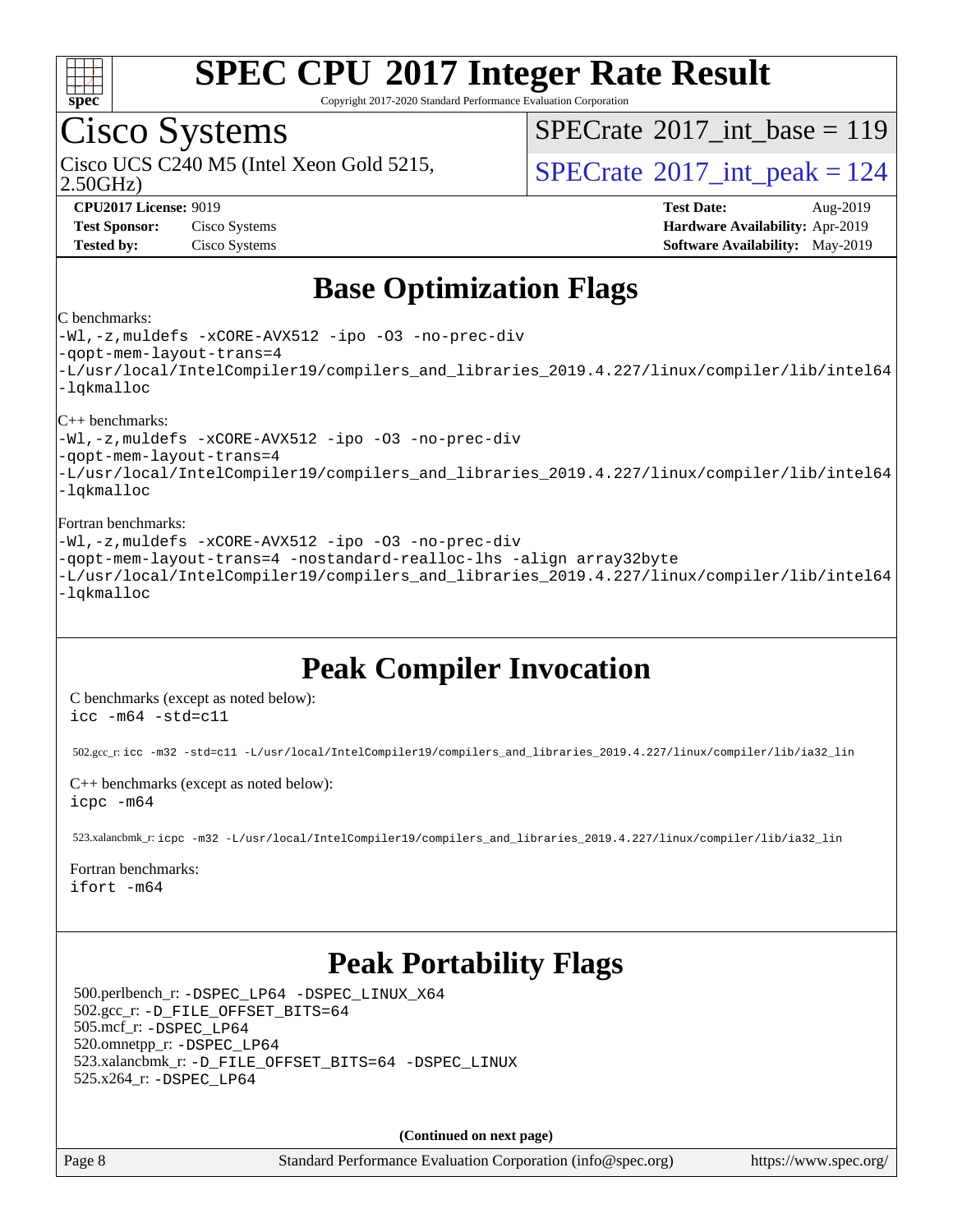

Copyright 2017-2020 Standard Performance Evaluation Corporation

## Cisco Systems

2.50GHz) Cisco UCS C240 M5 (Intel Xeon Gold 5215,  $SPECrate^{\circ}2017\_int\_peak = 124$  $SPECrate^{\circ}2017\_int\_peak = 124$ 

 $SPECrate$ <sup>®</sup>[2017\\_int\\_base =](http://www.spec.org/auto/cpu2017/Docs/result-fields.html#SPECrate2017intbase) 119

**[CPU2017 License:](http://www.spec.org/auto/cpu2017/Docs/result-fields.html#CPU2017License)** 9019 **[Test Date:](http://www.spec.org/auto/cpu2017/Docs/result-fields.html#TestDate)** Aug-2019 **[Test Sponsor:](http://www.spec.org/auto/cpu2017/Docs/result-fields.html#TestSponsor)** Cisco Systems **[Hardware Availability:](http://www.spec.org/auto/cpu2017/Docs/result-fields.html#HardwareAvailability)** Apr-2019 **[Tested by:](http://www.spec.org/auto/cpu2017/Docs/result-fields.html#Testedby)** Cisco Systems **Cisco Systems [Software Availability:](http://www.spec.org/auto/cpu2017/Docs/result-fields.html#SoftwareAvailability)** May-2019

## **[Peak Portability Flags \(Continued\)](http://www.spec.org/auto/cpu2017/Docs/result-fields.html#PeakPortabilityFlags)**

 531.deepsjeng\_r: [-DSPEC\\_LP64](http://www.spec.org/cpu2017/results/res2019q3/cpu2017-20190819-16773.flags.html#suite_peakPORTABILITY531_deepsjeng_r_DSPEC_LP64) 541.leela\_r: [-DSPEC\\_LP64](http://www.spec.org/cpu2017/results/res2019q3/cpu2017-20190819-16773.flags.html#suite_peakPORTABILITY541_leela_r_DSPEC_LP64) 548.exchange2\_r: [-DSPEC\\_LP64](http://www.spec.org/cpu2017/results/res2019q3/cpu2017-20190819-16773.flags.html#suite_peakPORTABILITY548_exchange2_r_DSPEC_LP64) 557.xz\_r: [-DSPEC\\_LP64](http://www.spec.org/cpu2017/results/res2019q3/cpu2017-20190819-16773.flags.html#suite_peakPORTABILITY557_xz_r_DSPEC_LP64)

## **[Peak Optimization Flags](http://www.spec.org/auto/cpu2017/Docs/result-fields.html#PeakOptimizationFlags)**

[C benchmarks](http://www.spec.org/auto/cpu2017/Docs/result-fields.html#Cbenchmarks):

```
(info@spec.org)https://www.spec.org/
  500.perlbench_r: -Wl,-z,muldefs -prof-gen(pass 1) -prof-use(pass 2) -ipo
-xCORE-AVX512 -O3 -no-prec-div -qopt-mem-layout-trans=4
-fno-strict-overflow
-L/usr/local/IntelCompiler19/compilers_and_libraries_2019.4.227/linux/compiler/lib/intel64
-lqkmalloc
  502.gcc_r: -Wl,-z,muldefs -prof-gen(pass 1) -prof-use(pass 2) -ipo
-xCORE-AVX512 -O3 -no-prec-div -qopt-mem-layout-trans=4
-L/usr/local/je5.0.1-32/lib -ljemalloc
  505.mcf_r: -Wl,-z,muldefs -xCORE-AVX512 -ipo -O3 -no-prec-div
-qopt-mem-layout-trans=4
-L/usr/local/IntelCompiler19/compilers_and_libraries_2019.4.227/linux/compiler/lib/intel64
-lqkmalloc
  525.x264_r: -Wl,-z,muldefs -xCORE-AVX512 -ipo -O3 -no-prec-div
-qopt-mem-layout-trans=4 -fno-alias
-L/usr/local/IntelCompiler19/compilers_and_libraries_2019.4.227/linux/compiler/lib/intel64
-lqkmalloc
  557.xz_r: Same as 505.mcf_r
C++ benchmarks: 
  520.omnetpp_r: -Wl,-z,muldefs -xCORE-AVX512 -ipo -O3 -no-prec-div
-qopt-mem-layout-trans=4
-L/usr/local/IntelCompiler19/compilers_and_libraries_2019.4.227/linux/compiler/lib/intel64
-lqkmalloc
  523.xalancbmk_r: -Wl,-z,muldefs -prof-gen(pass 1) -prof-use(pass 2) -ipo
-xCORE-AVX512 -O3 -no-prec-div -qopt-mem-layout-trans=4
-L/usr/local/je5.0.1-32/lib -ljemalloc
  531.deepsjeng_r: Same as 520.omnetpp_r
                                     (Continued on next page)
```